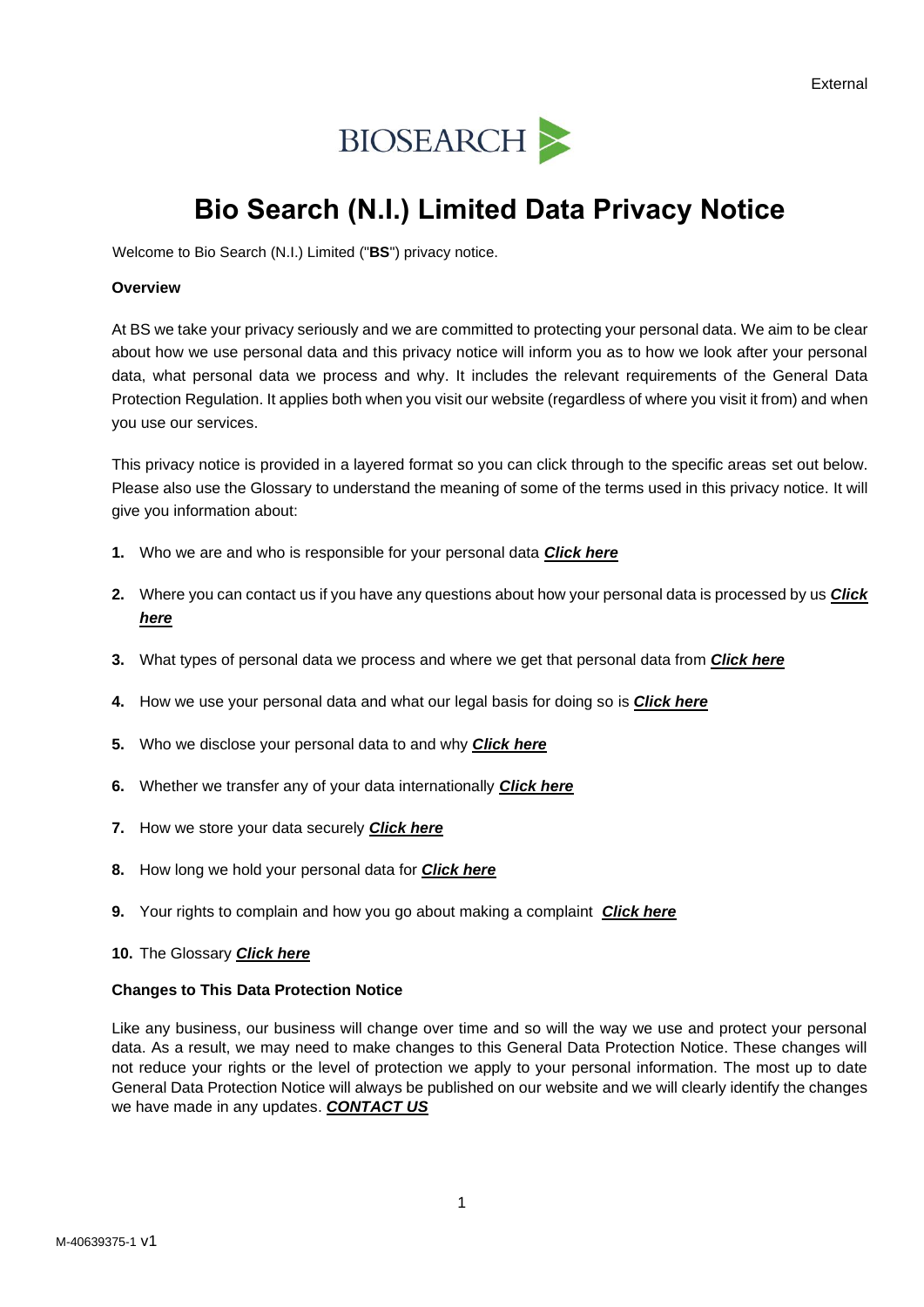## <span id="page-1-0"></span>**1. Important information and who we are**

This privacy notice aims to give you information on how BS collects and processes your personal data through your dealings with us, including your use of this website or when you purchase a product from us or use any other service we offer.

This website is not intended for children and we do not knowingly collect data relating to children.

It is important that you read this privacy notice together with any other privacy notice or fair processing notice we may provide on specific occasions when we are collecting or processing personal data about you so that you are fully aware of how and why we are using your data. This privacy notice supplements the other notices and is not intended to override them.

## **Controller**

**BS** is the controller and responsible for your personal data (collectively referred to as "**BS**", "we", "us" or "our" in this privacy notice). When we refer to BS we mean:

- **Bio Search (N.I.) Limited**
- **Company Number: NI023096**
- **Registered address: 31 Dufferin Road, Belfast Harbour Estate, Belfast BT3 9AA**

## **Third-party links**

This website may include links to third-party websites, plug-ins and applications. Clicking on those links or enabling those connections may allow third parties to collect or share data about you. We do not control these third-party websites and are not responsible for their privacy statements. When you leave our website, we encourage you to read the privacy notice of every website you visit.

# <span id="page-1-1"></span>**2. Where you can contact us if you have any questions about how your personal data is processed by us**

We have appointed a Data Supervisory Officer who is responsible for overseeing questions in relation to this privacy notice. If you have any questions about this privacy notice, including any requests to exercise your legal rights, please contact the Data Supervisory Officer by email at *[Privacy@biosearch.co.uk](mailto:Privacy@biosearch.co.uk)*.

# <span id="page-1-2"></span>**3. What types of personal data we process, where we get that personal data from**

Personal data, or personal information, means any information about an individual from which that person can be identified. It does not include data where the identity has been removed (anonymous data).

We may need to collect, use, store and transfer different kinds of personal data about you which we have grouped together as follows:

- **Identity Data** includes first name, maiden name, last name, username or similar identifier, marital status, title, date of birth and gender.
- **Contact Data** includes billing address, email address and telephone numbers.
- **Financial Data** includes bank account and payment card details.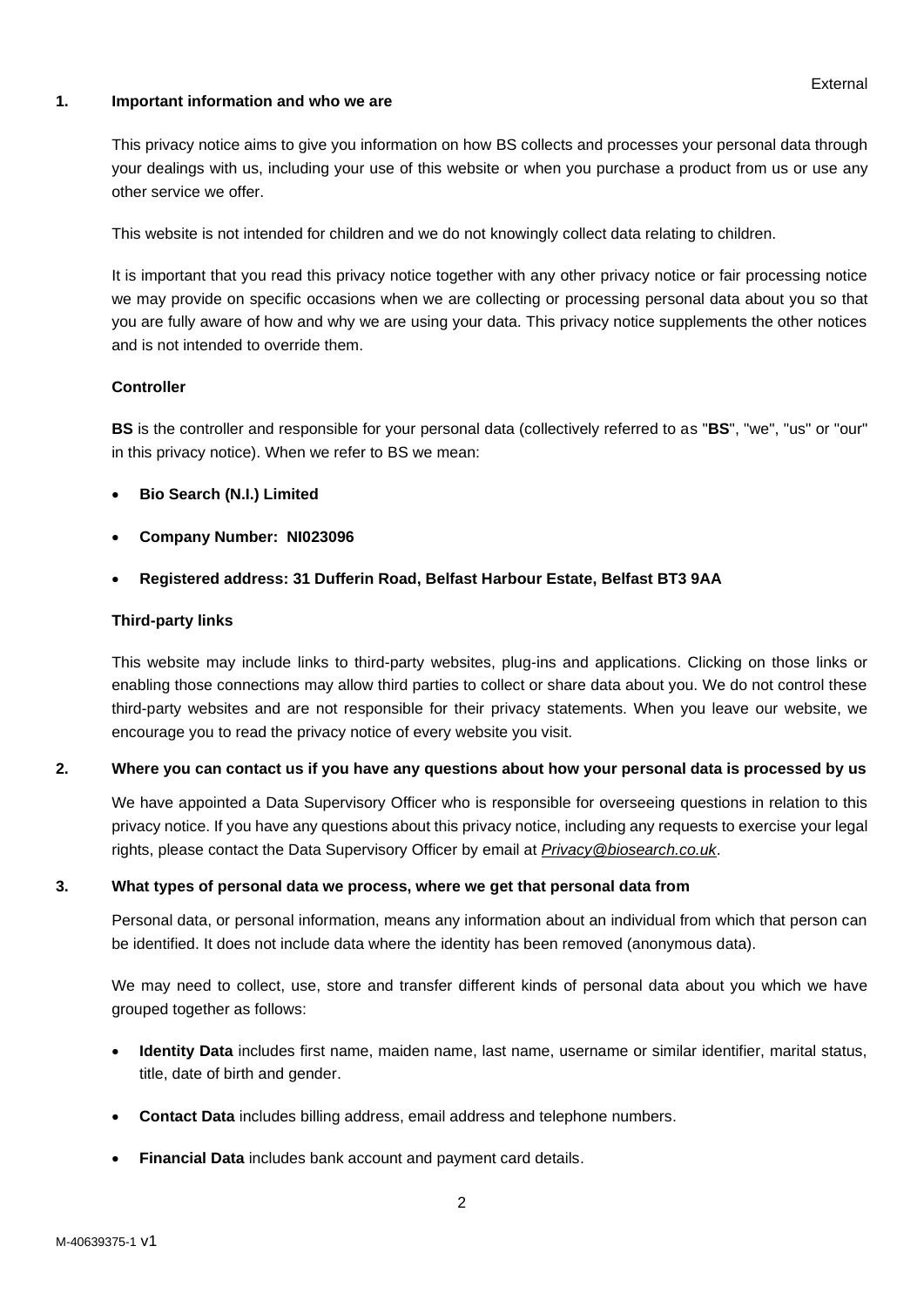- **Transaction Data** includes details about payments to and from you and other details of services you have purchased from us.
- **Technical Data** includes internet protocol (IP) address and other technology on the devices you use to access this website.
- **Marketing and Communications Data** includes your preferences in receiving marketing from us.

We also collect, use and share **Aggregated Data** such as statistical data for any purpose. Aggregated Data may be derived from your personal data but is not considered personal data in law as this data does **not** directly or indirectly reveal your identity. However, if we combine or connect Aggregated Data with your personal data so that it can directly or indirectly identify you, we treat the combined data as personal data which will be used in accordance with this privacy notice.

We do not collect any **Special Categories of Personal Data** about you (this includes details about your race or ethnicity, religious or philosophical beliefs, sex life, sexual orientation, political opinions, trade union membership, information about your health and genetic and biometric data) unless we have your explicit consent to do so. Nor do we collect any information about criminal convictions and offences.

If you fail to provide personal data we may not be able to perform the contract we have or are trying to enter into with you (for example, to provide you with services). In this case, we may have to cancel a service you have with us but we will notify you if this is the case at the time.

# **How is your personal data collected?**

We use different methods to collect data from and about you including through:

- **Direct interactions.** You may give us your Identity, Contact and Financial Data by filling in forms or by corresponding with us by post, phone, email or otherwise. This includes personal data you provide when you:
	- Purchase a product from us; or
	- Give us some feedback.
- **Automated technologies or interactions.** As you interact with our website, we may automatically collect Technical Data about your browsing actions. We collect this personal data by using cookies.

# <span id="page-2-0"></span>**4. How we use your personal data**

We will only use your personal data when the law allows us to. Most commonly, we will use your personal data in the following circumstances:

- Where we need to perform the contract we are about to enter into or have entered into with you.
- Where it is necessary for our legitimate interests (or those of a third party) and your interests and fundamental rights do not override those interests.
- Where we need to comply with a legal or regulatory obligation.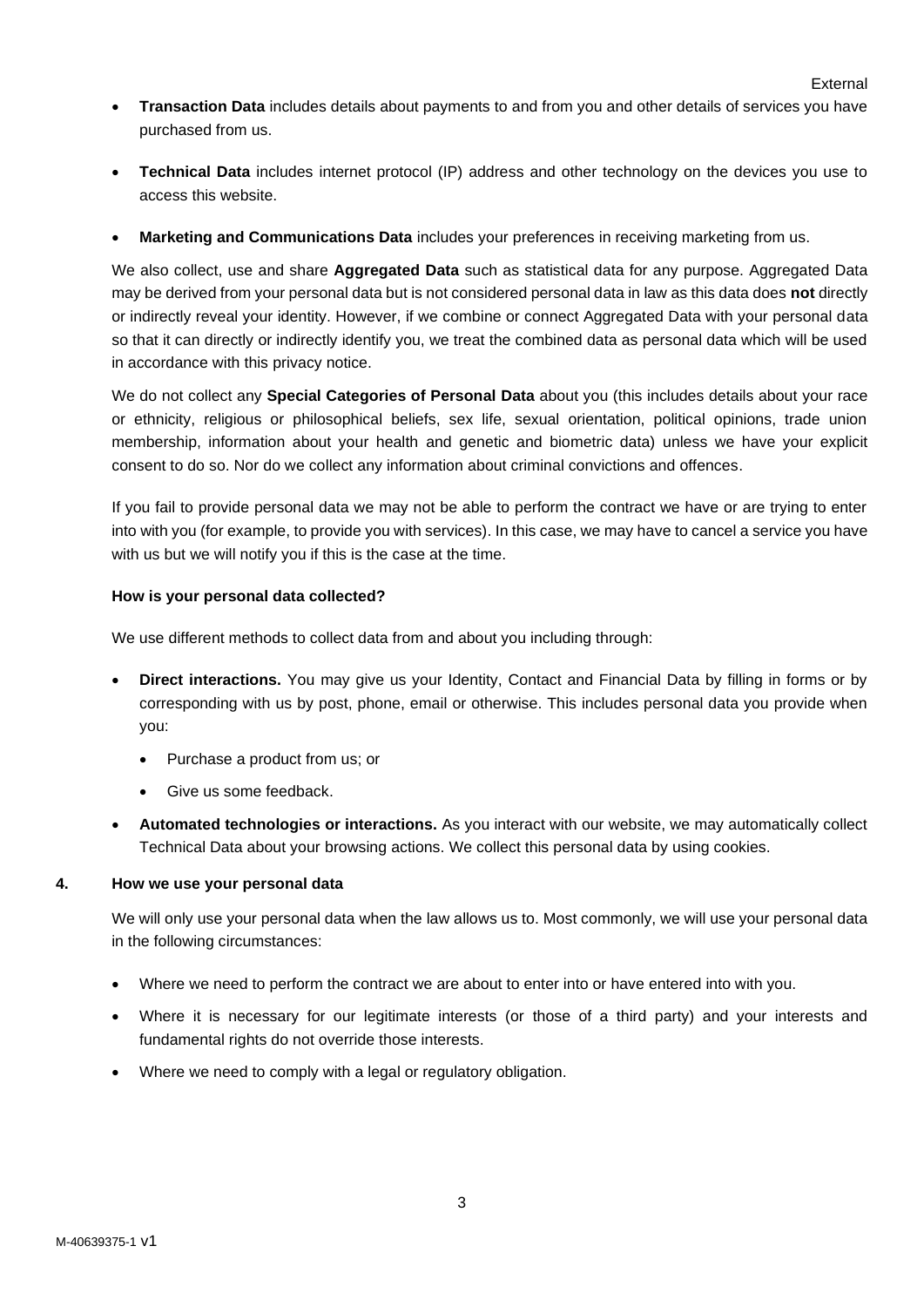Generally we do not rely on consent as a legal basis for processing your personal data.

# **Purposes for which we will use your personal data**

We have set out below, in a table format, a description of all the ways we plan to use your personal data, and which of the legal bases we rely on to do so. We have also identified what our legitimate interests are where appropriate.

Note that we may process your personal data for more than one lawful ground depending on the specific purpose for which we are using your data. Please contact us by email at *[Privacy@biosearch.co.uk](mailto:Privacy@biosearch.co.uk)* if you need details about the specific legal ground we are relying on to process your personal data where more than one ground has been set out in the table below.

| <b>Purpose/Activity</b>                                                                                                                                                                                                     | Type of data                                                                                           | Lawful basis for processing including<br>basis of legitimate interest                                                                                                                                                                  |
|-----------------------------------------------------------------------------------------------------------------------------------------------------------------------------------------------------------------------------|--------------------------------------------------------------------------------------------------------|----------------------------------------------------------------------------------------------------------------------------------------------------------------------------------------------------------------------------------------|
| To register you as a new<br>customer                                                                                                                                                                                        | (a) Identity<br>(b) Contact                                                                            | Performance of a contract with you                                                                                                                                                                                                     |
| To process and deliver your<br>purchase including:<br>(a) Manage payments, fees<br>and charges<br>(b) Collect and recover<br>money owed to us                                                                               | (a) Identity<br>(b) Contact<br>(c) Financial<br>(d) Transaction<br>(e) Marketing and<br>Communications | (a) Performance of a contract with you<br>(b) Necessary for our legitimate interests                                                                                                                                                   |
| To manage our relationship<br>with you which will include:<br>Notify<br>(a)<br>about<br>you<br>information relevant to your<br>purchase with us;<br>Notifying you about<br>(b)<br>changes to our terms or<br>privacy policy | (a) Identity<br>(b) Contact<br>(c) Profile<br>(d) Marketing and<br>Communications                      | (a) Performance of a contract with you<br>(b) Necessary to comply with a<br>legal<br>obligation<br>(c) Necessary for our legitimate interests (to<br>keep our records updated and to study how<br>customers use our products/services) |
| To administer and protect<br>business<br>this<br>and<br>our<br>(including<br>website<br>troubleshooting,<br>data                                                                                                            | (a) Identity<br>(b) Contact                                                                            | (a) Necessary for our legitimate interests (for<br>business,<br>provision<br>running<br>our<br>οf<br>administration and IT services, network<br>security, to prevent fraud and in the context of                                       |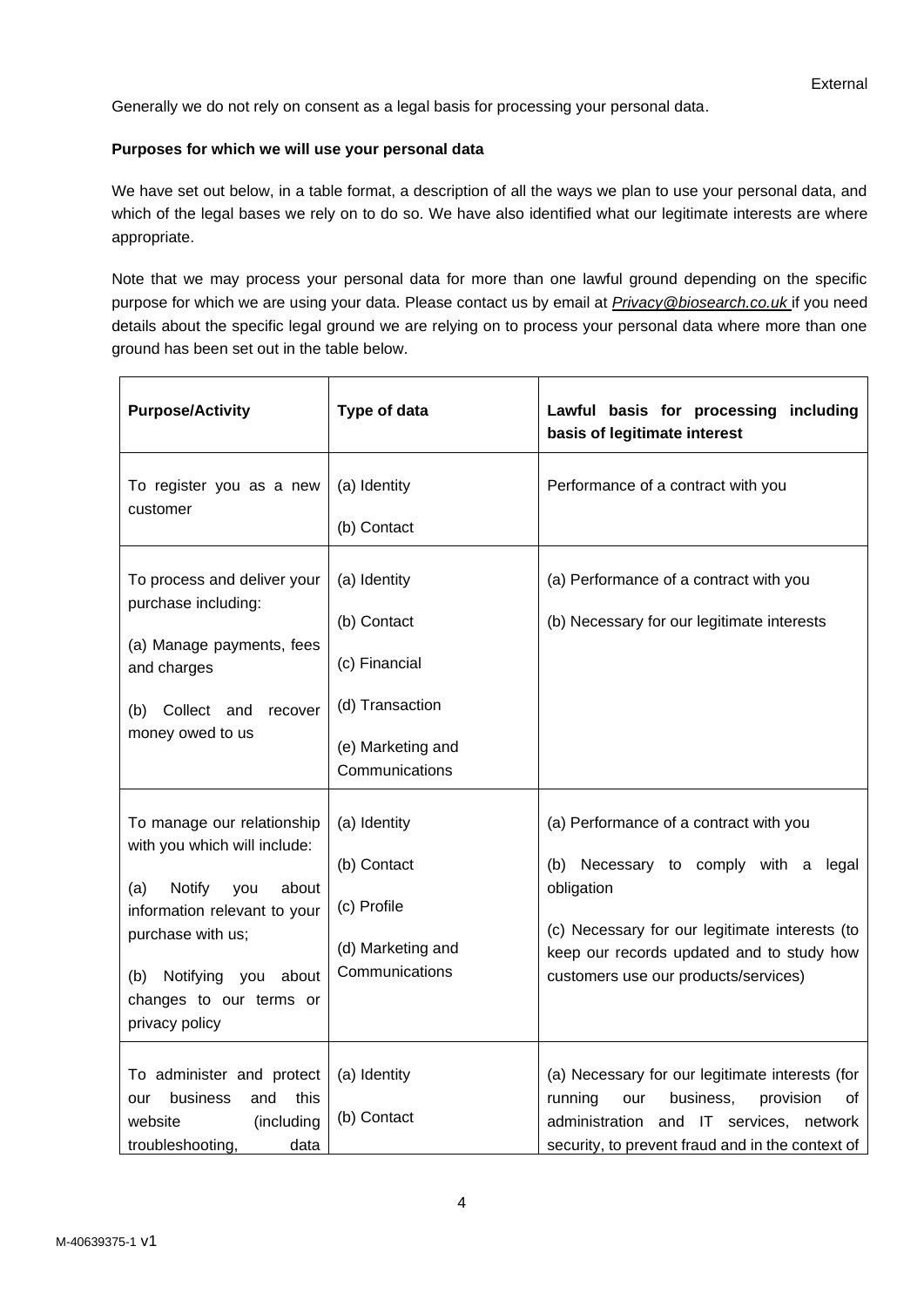|                                                                                                       |                                                                          | LAIGHIGI                                                                                              |
|-------------------------------------------------------------------------------------------------------|--------------------------------------------------------------------------|-------------------------------------------------------------------------------------------------------|
| analysis,<br>testing,<br>system<br>maintenance,<br>support,                                           | (c) Technical                                                            | business<br>reorganisation<br>group<br>a<br>or<br>restructuring exercise)                             |
| reporting and hosting of<br>data)                                                                     |                                                                          | (b) Necessary to comply with a<br>legal<br>obligation                                                 |
| To make suggestions and<br>recommendations to you<br>about services that may be<br>of interest to you | (a) Identity<br>(b) Contact<br>(c) Technical<br>(d) Usage<br>(e) Profile | Necessary for our legitimate interests (to<br>develop our products/services and grow our<br>business) |

External

# **Marketing**

We strive to provide you with choices regarding certain personal data uses, particularly around marketing and advertising. We have established the following personal data control mechanisms:

## **Promotional offers from us**

We may use your Identity, Contact, Technical, Usage and Profile Data to form a view on what we think you may want or need, or what may be of interest to you. This is how we decide which products, services and offers may be relevant for you (we call this marketing).

You will receive marketing communications from us if you have requested information from us or purchased or services from us and, in each case, you have not opted out of receiving that marketing.

# **Third-party marketing**

We will get your express opt-in consent before we share your personal data with any company outside BS for marketing purposes.

### **Opting out**

You can ask us to stop sending you marketing messages at any time by following the opt-out links on any marketing message sent to you or by contacting us by email at *[Privacy@biosearch.co.uk](mailto:Privacy@biosearch.co.uk)* at any time.

Where you opt out of receiving these marketing messages, this will not apply to personal data provided to us as a result of a product/service purchase, warranty registration, product/service experience or other transactions.

### **Cookies**

You can set your browser to refuse all or some browser cookies, or to alert you when websites set or access cookies. If you disable or refuse cookies, please note that some parts of this website may become inaccessible or not function properly. For more information about the cookies we use, *[Click here](https://www.biosearch.co.uk/cookies/)*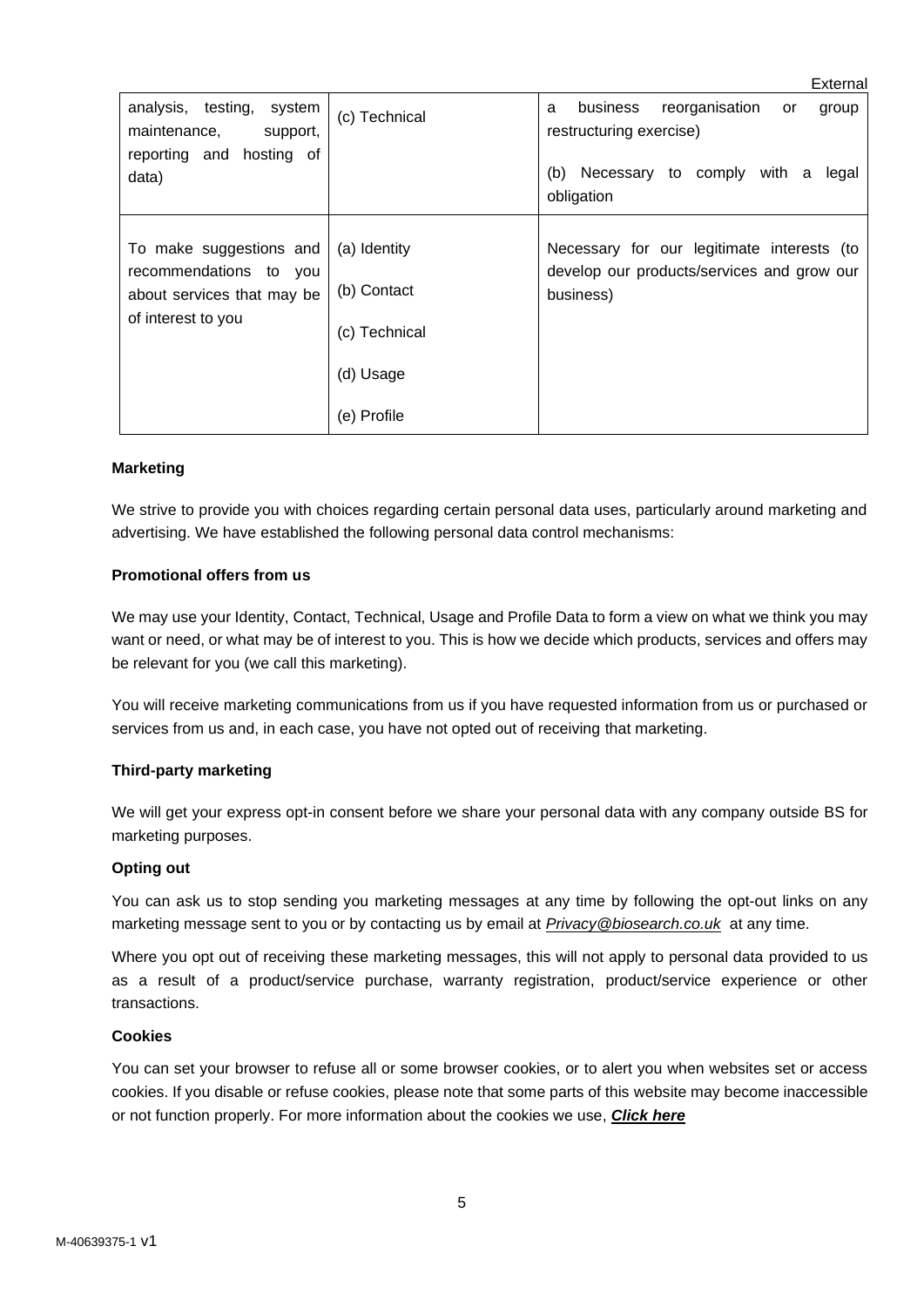# **Change of purpose**

We will only use your personal data for the purposes for which we collected it, unless we reasonably consider that we need to use it for another reason and that reason is compatible with the original purpose. If you wish to get an explanation as to how the processing for the new purpose is compatible with the original purpose, please contacting us by email *[Privacy@biosearch.co.uk](mailto:Privacy@biosearch.co.uk)*.

If we need to use your personal data for an unrelated purpose, we will notify you and we will explain the legal basis which allows us to do so.

Please note that we may process your personal data without your knowledge or consent, in compliance with the above rules, where this is required or permitted by law.

## <span id="page-5-0"></span>5. **Who we disclose your personal data to and why**

We may have to share your personal data with the parties set out below for the purposes set out in the table in paragraph 4 above.

- Internal Third Parties as set out in the Glossary.
- External Third Parties as set out in the Glossary.
- Third parties to whom we may choose to sell, transfer, or merge parts of our business or our assets. Alternatively, we may seek to acquire other businesses or merge with them. If a change happens to our business, then the new owners may use your personal data in the same way as set out in this privacy notice.

We require all third parties to respect the security of your personal data and to treat it in accordance with the law. We do not allow our third-party service providers to use your personal data for their own purposes and only permit them to process your personal data for specified purposes and in accordance with our instructions

## <span id="page-5-1"></span>**6. International transfers**

Whenever we transfer your personal data out of the EEA, we ensure a similar degree of protection is afforded to it by ensuring the following safeguard is implemented:

• Where we use certain service providers, we may use specific contracts approved by the European Commission which give personal data the same protection it has in Europe.

### <span id="page-5-2"></span>**7. How we store your data securely**

We have put in place appropriate security measures to prevent your personal data from being accidentally lost, used or accessed in an unauthorised way, altered or disclosed. In addition, we limit access to your personal data to those employees, agents, contractors and other third parties who have a business need to know. They will only process your personal data on our instructions and they are subject to a duty of confidentiality.

We have put in place procedures to deal with any suspected personal data breach and will notify you and any applicable regulator of a breach where we are legally required to do so.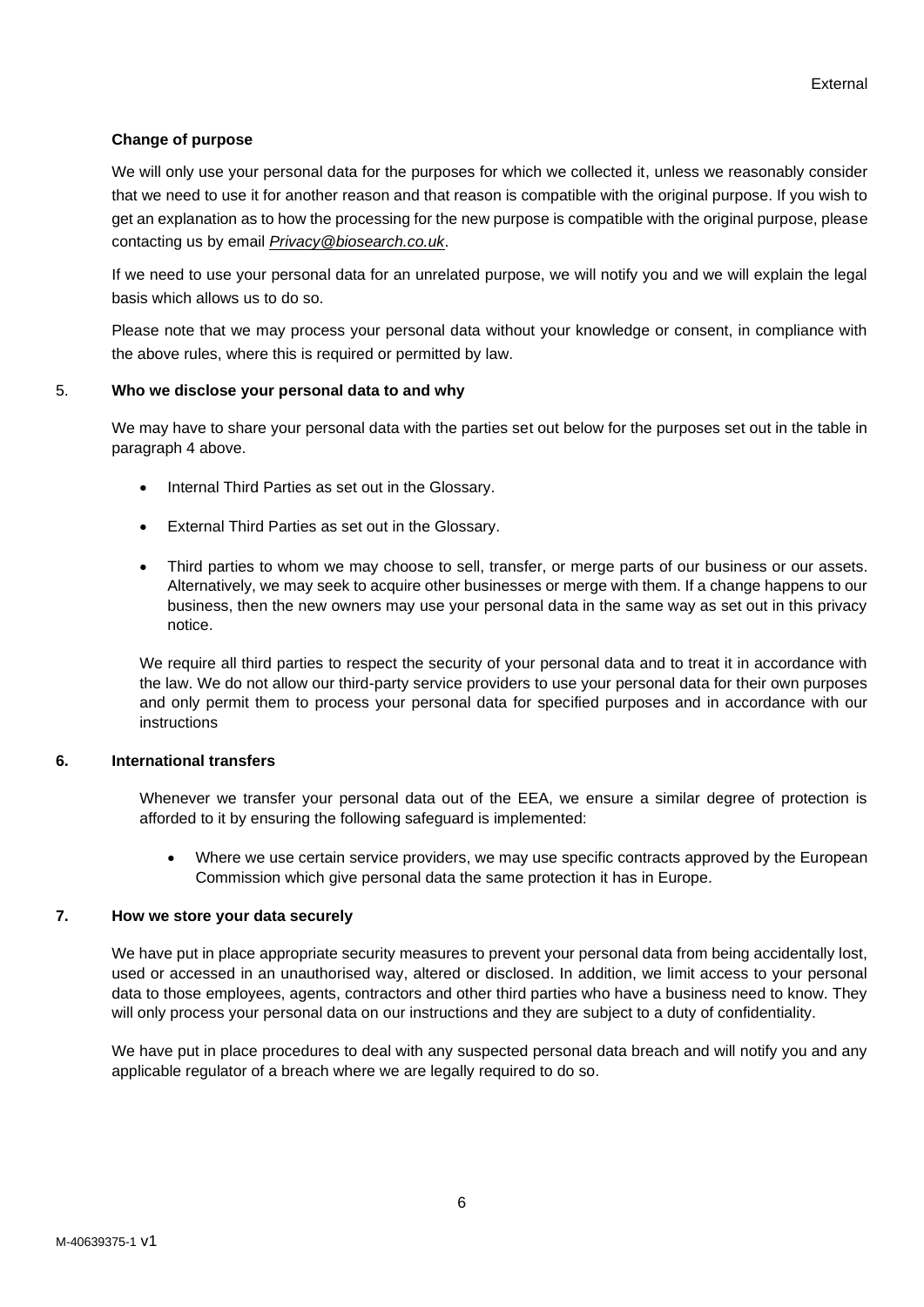# <span id="page-6-0"></span>**8. Data retention- How long will you use my personal data for?**

We will only retain your personal data for as long as necessary to fulfil the purposes we collected it for, including for the purposes of satisfying any legal, accounting, or reporting requirements.

To determine the appropriate retention period for personal data, we consider the amount, nature, and sensitivity of the personal data, the potential risk of harm from unauthorised use or disclosure of your personal data, the purposes for which we process your personal data and whether we can achieve those purposes through other means, and the applicable legal requirements.

Details of retention periods for different aspects of your personal data are available in our retention policy which you can request from us by contacting us by email at *[Privacy@biosearch.co.uk.](mailto:Privacy@biosearch.co.uk)*

In some circumstances you can ask us to delete your data: see *Request erasure* below for further information.

In some circumstances we may anonymise your personal data (so that it can no longer be associated with you) for research or statistical purposes in which case we may use this information indefinitely without further notice to you.

### <span id="page-6-1"></span>**9. What rights you have in relation to your personal data and how you can exercise these rights**

Under certain circumstances, you have rights under data protection laws in relation to your personal data. Please click on the links below to find out more about these rights:

You have the right to make a complaint at any time to the Information Commissioner's Office (ICO), the UK supervisory authority for data protection issues (www.ico.org.uk). Address: Information Commissioner's Office, 3rd Floor, 14 Cromac Place, Belfast, BT7 2JB Tel: 028 9027 8757 or 0303 123 1114 Email: *[ni@ico.org.uk](mailto:ni@ico.org.uk)*.

We would, however, appreciate the chance to deal with your concerns before you approach the ICO so please contact us in the first instance.

When we receive a complaint from a person we make up a file containing the details of the complaint. This normally contains the identity of the complainant and any other individuals involved in the complaint.

We will only use the personal information we collect to process the complaint and to check on the level of service we provide.

We usually have to disclose the complainant's identity to whoever the complaint is about. This is inevitable where, for example, the accuracy of a person's record is in dispute. If a complainant doesn't want information identifying him or her to be disclosed, we will try to respect that. However, it may not be possible to handle a complaint on an anonymous basis.

We will keep personal information contained in complaint files in line with our retention policy. This means that information relating to a complaint will be retained for two years from closure. It will be retained in a secure environment and access to it will be restricted according to the 'need to know' principle.

Similarly, where enquiries are submitted to us we will only use the information supplied to us to deal with the enquiry and any subsequent issues and to check on the level of service we provide.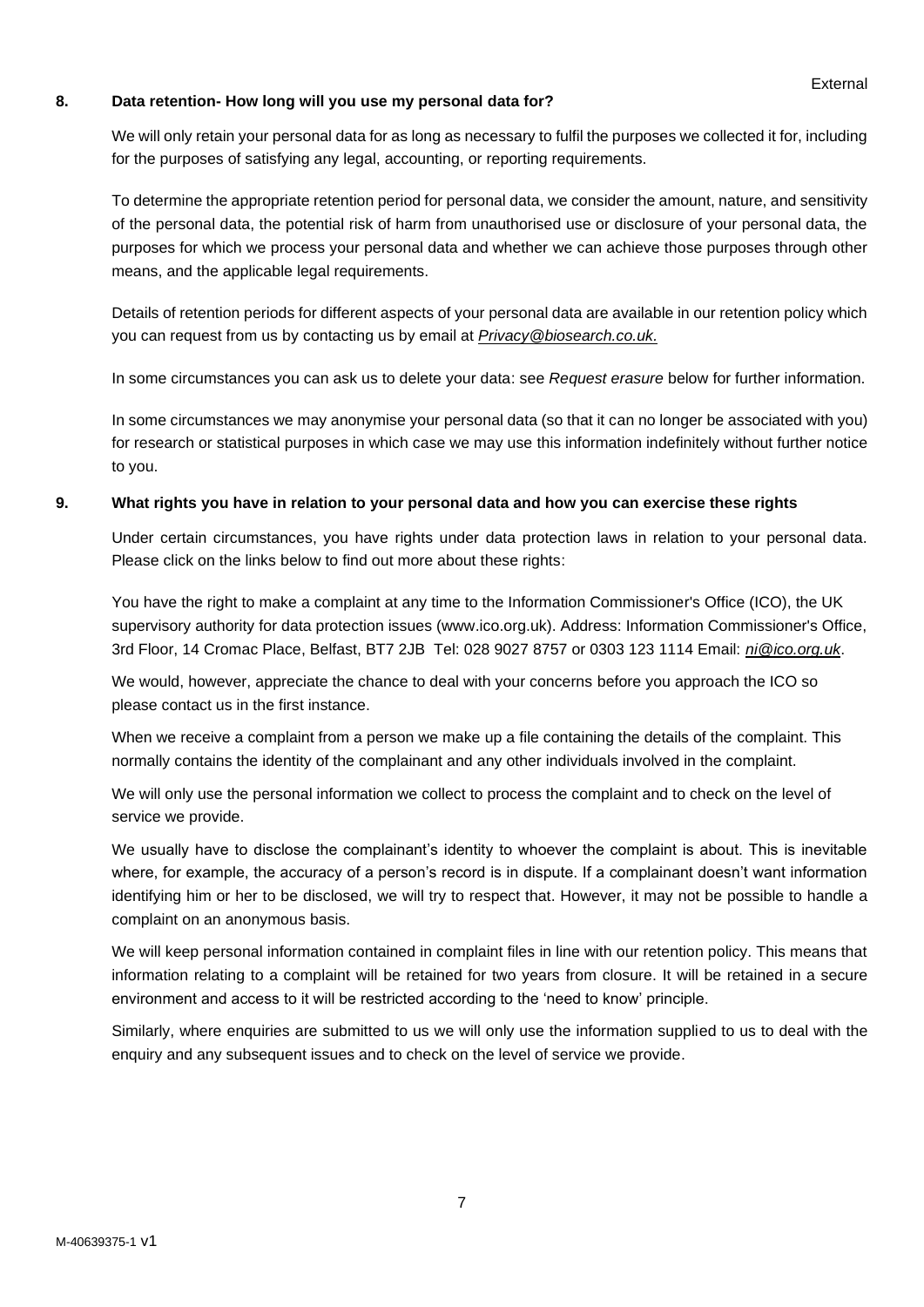You have the right to:

- **Request access** to your personal data (commonly known as a "data subject access request"). This enables you to receive a copy of the personal data we hold about you and to check that we are lawfully processing it.
- **Request correction** of the personal data that we hold about you. This enables you to have any incomplete or inaccurate data we hold about you corrected, though we may need to verify the accuracy of the new data you provide to us.
- **Request erasure** of your personal data. This enables you to ask us to delete or remove personal data where there is no good reason for us continuing to process it. You also have the right to ask us to delete or remove your personal data where you have successfully exercised your right to object to processing (see below), where we may have processed your information unlawfully or where we are required to erase your personal data to comply with local law. Note, however, that we may not always be able to comply with your request of erasure for specific legal reasons which will be notified to you, if applicable, at the time of your request.
- **Object to processing** of your personal data where we are relying on a legitimate interest (or those of a third party) and there is something about your particular situation which makes you want to object to processing on this ground as you feel it impacts on your fundamental rights and freedoms. You also have the right to object where we are processing your personal data for direct marketing purposes. In some cases, we may demonstrate that we have compelling legitimate grounds to process your information which override your rights and freedoms.
- **Request restriction of processing** of your personal data. This enables you to ask us to suspend the processing of your personal data in the following scenarios: (a) if you want us to establish the data's accuracy; (b) where our use of the data is unlawful but you do not want us to erase it; (c) where you need us to hold the data even if we no longer require it as you need it to establish, exercise or defend legal claims; or (d) you have objected to our use of your data but we need to verify whether we have overriding legitimate grounds to use it.
- **Request the transfer** of your personal data to you or to a third party. We will provide to you, or a third party you have chosen, your personal data in a structured, commonly used, machine-readable format. Note that this right only applies to automated information which you initially provided consent for us to use or where we used the information to perform a contract with you.
- **Withdraw consent at any time** where we are relying on consent to process your personal data. However, this will not affect the lawfulness of any processing carried out before you withdraw your consent. If you withdraw your consent, we may not be able to provide certain products or services to you. We will advise you if this is the case at the time you withdraw your consent.

If you wish to exercise any of the rights set out above, please contacting us at *[Privacy@biosearch.co.uk.](mailto:Privacy@biosearch.co.uk)*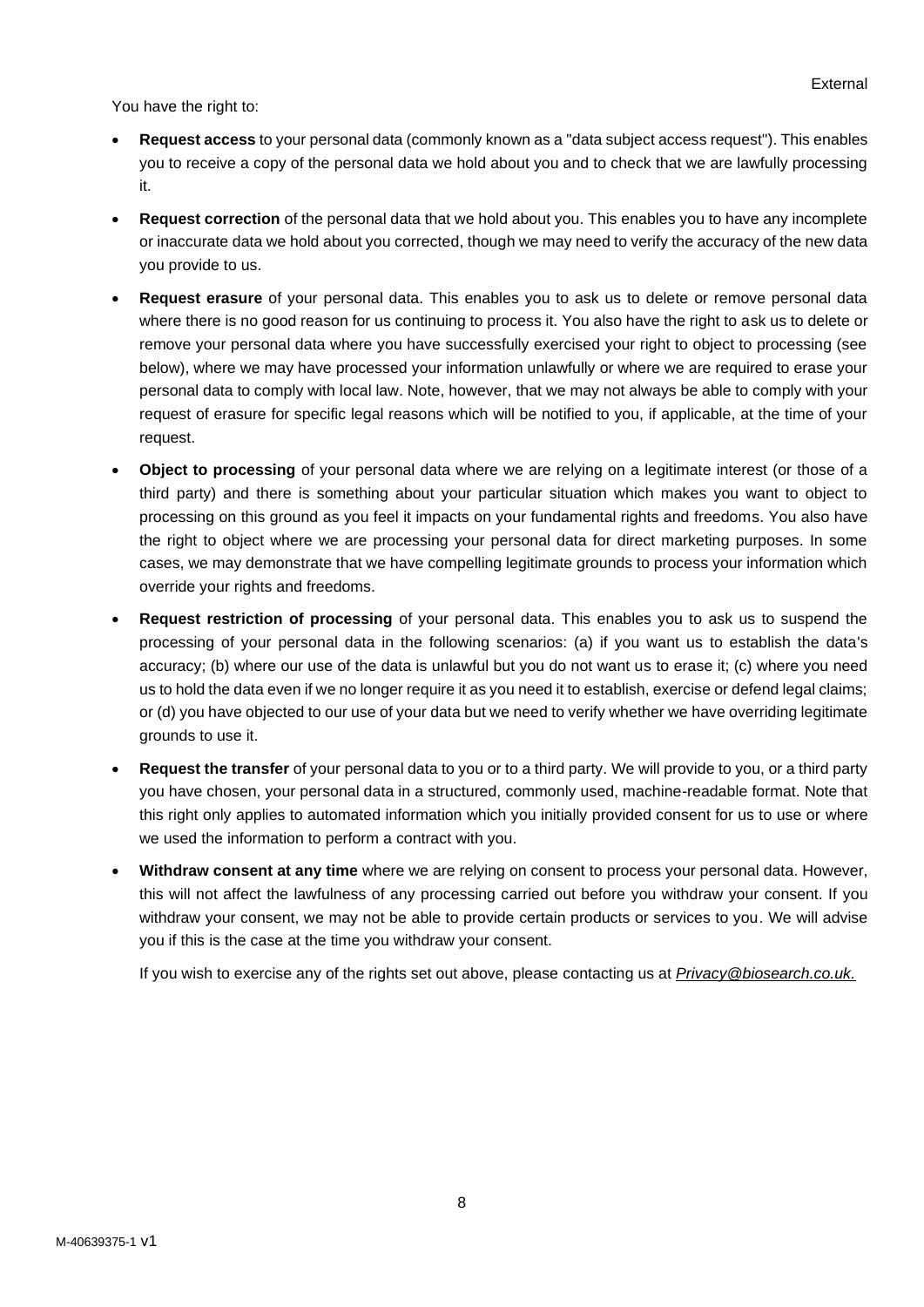# **No fee usually required**

You will not have to pay a fee to access your personal data (or to exercise any of the other rights). However, we may charge a reasonable fee if your request is clearly unfounded, repetitive or excessive. Alternatively, we may refuse to comply with your request in these circumstances.

# **What we may need from you**

We may need to request specific information from you to help us confirm your identity and ensure your right to access your personal data (or to exercise any of your other rights). This is a security measure to ensure that personal data is not disclosed to any person who has no right to receive it. We may also contact you to ask you for further information in relation to your request to speed up our response.

# **Time limit to respond**

We try to respond to all legitimate requests within one month. Occasionally it may take us longer than a month if your request is particularly complex or you have made a number of requests. In this case, we will notify you and keep you updated.